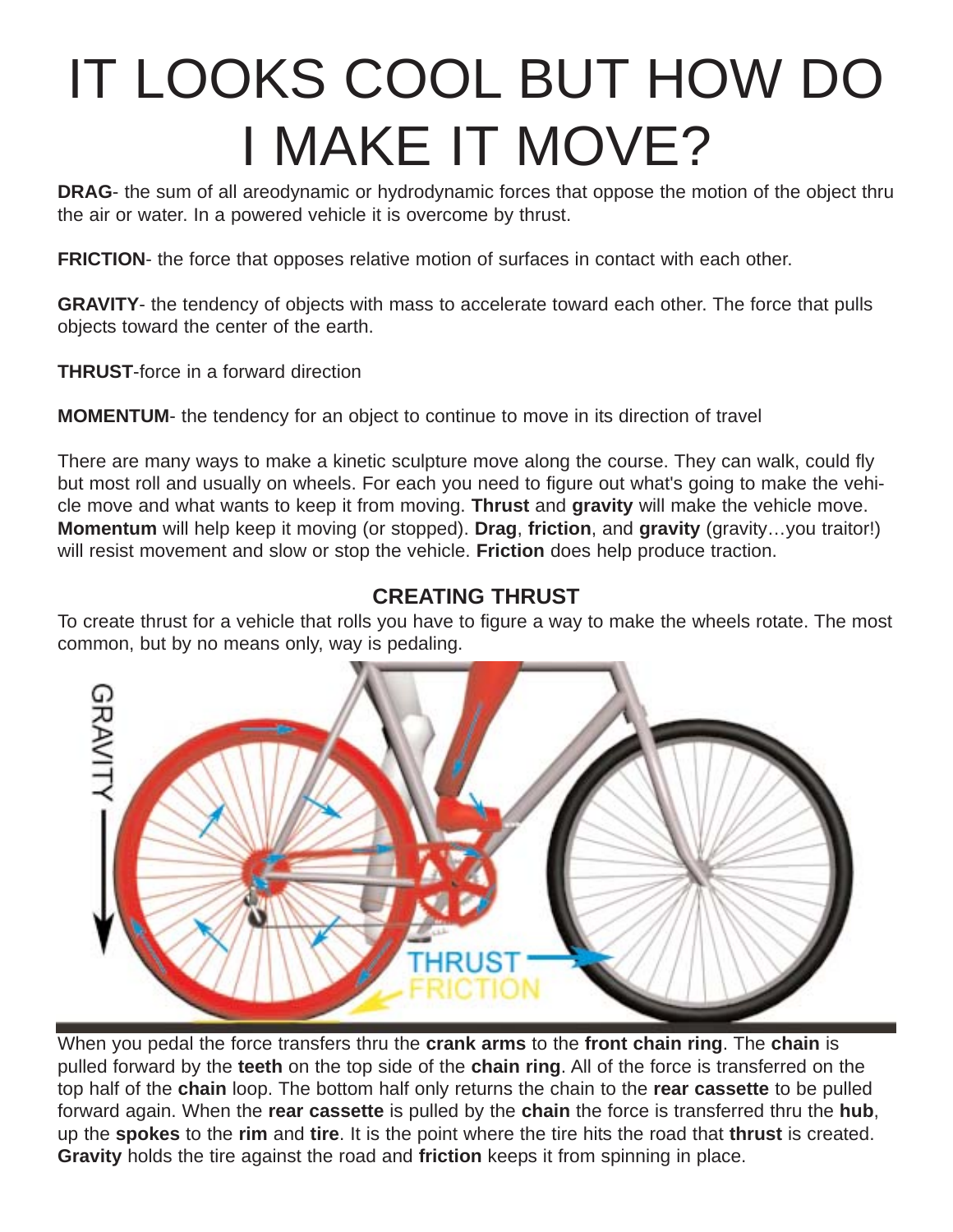

When the bike encounters inclined, slippery, or loose surfaces it is critical that the weight be over the drive wheel. If too much of the weight on a bike is over the front wheel, **gravity** will fail to hold the rear wheel down and traction (**friction**) will be lost. Whatever the design of your vehicle is be sure the weight is over the drive wheels. Traction is the reason most cars have their engine (the heaviest part) over the drive wheels.

*Why are most 2WD pick-up trucks rear wheel drive?* 



## **LEVERAGE & GEAR RATIOS**

**HIGH GEAR**- A big gear in front and a small gear in back makes it *hard* to pedal and you go *fast*.

**LOW GEAR**- A small gear in front and large gear in back makes it *easy* to pedal and you go *slow*.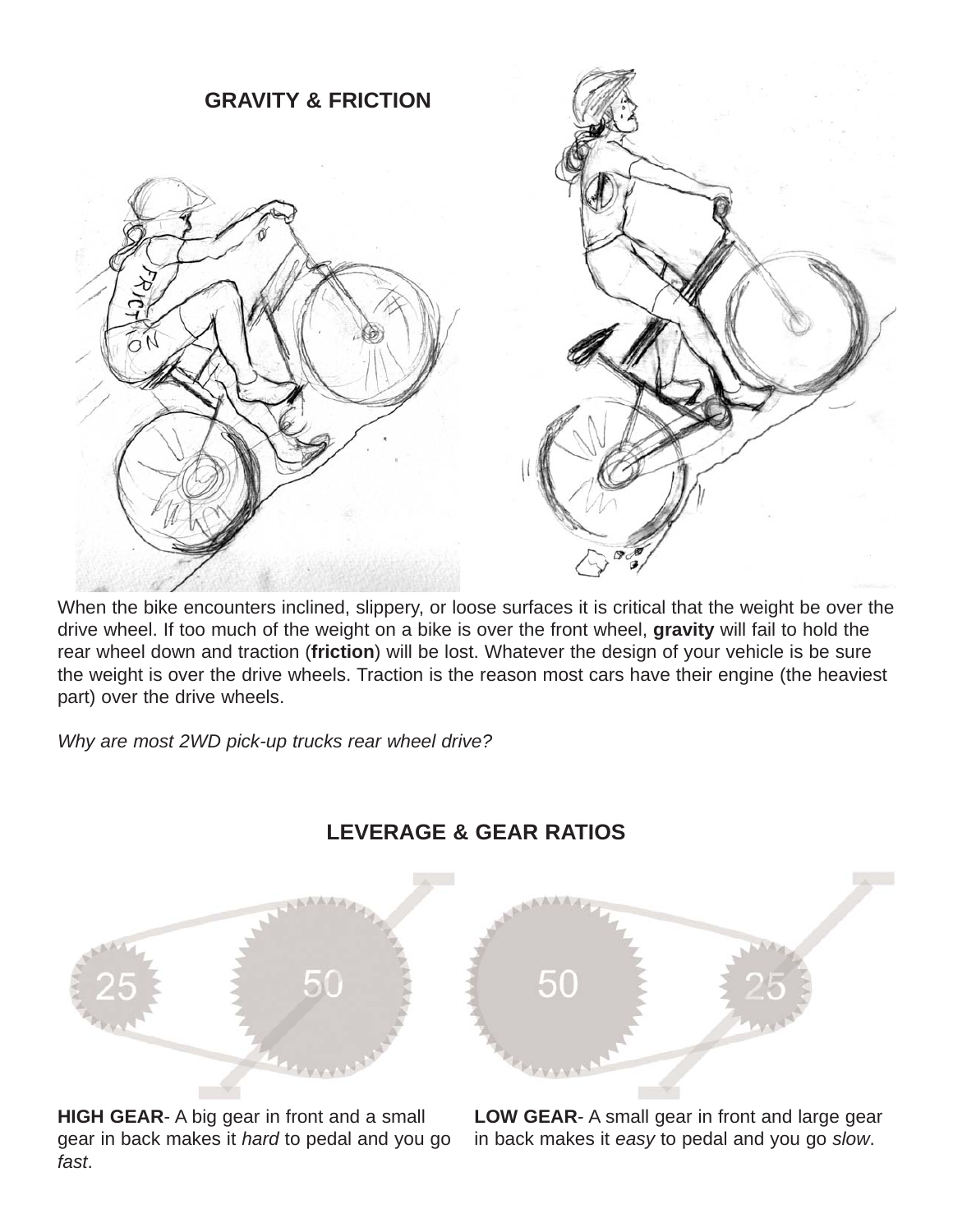The easiest way to calculate gear ratios is to count the teeth on the gears. Alternatively you can measure the diameter of the gears. In the high gear example the front gear has 50 teeth and the rear gear has 25. That means every time the front gear is pedaled 1 rotation the back gear and wheel rotate 2 times. Their ratio is 1:2.



A common low gear ratio for bikes is 1:1. For every rotation of the pedals the rear wheel will rotate once. If your vehicle is heavy you may want to reduce it even more. The vehicle below weighed 500 lbs. with its passenger. It used a front chain ring set and rear cassette from a bike but the ratios were cut in half later in the drive train so that the low gear ratio was around 2:1. The pedals had to make two rotations for the wheels to rotate once. The vehicle was slow but without the low gearing the pilot would not have been able to peddle up hills or thru the mud.



Imagine carrying 50 lbs. up a mountain or 100 lbs. *Which would make you tired sooner? Which could you carry further? Which could you take larger steps while carrying?*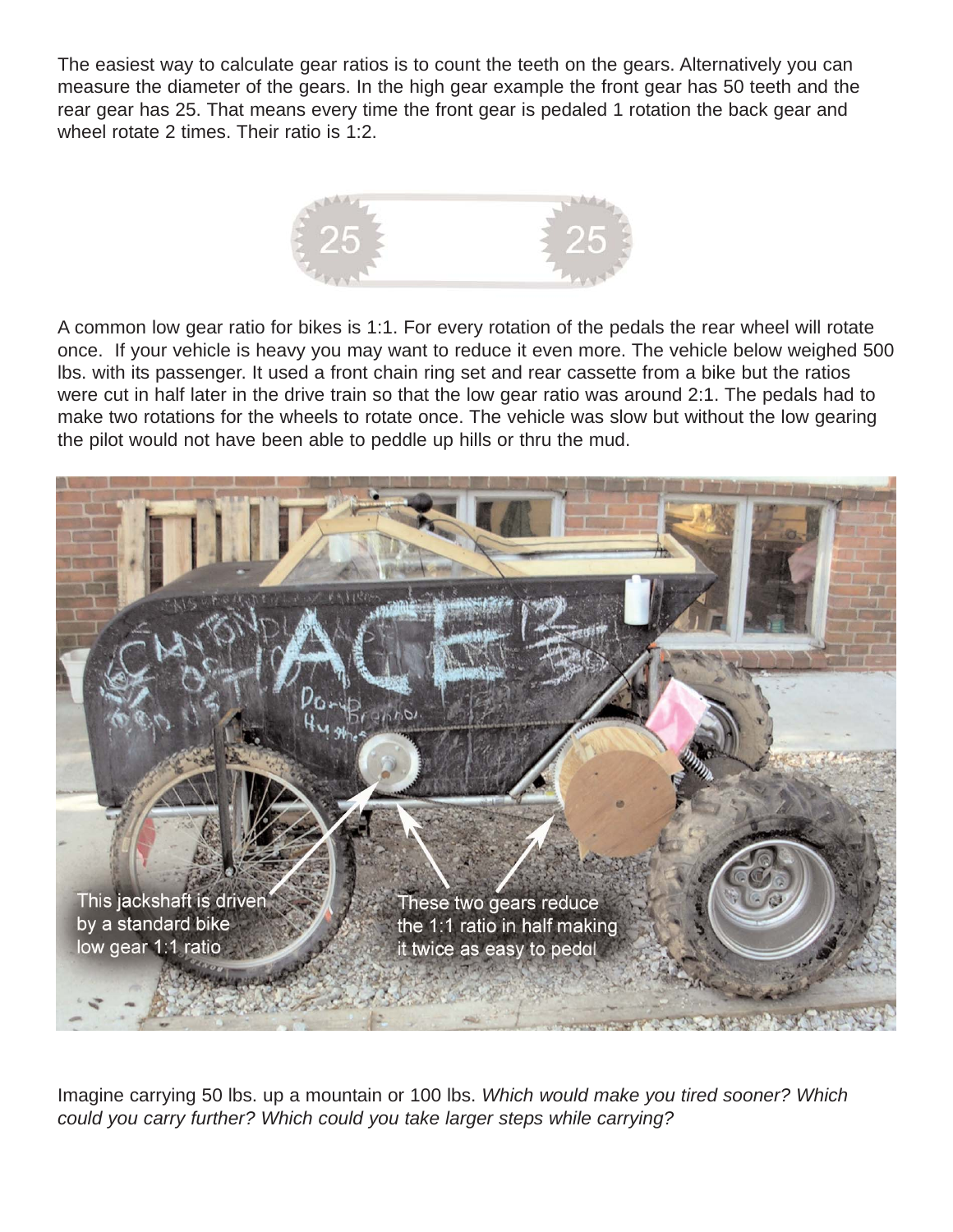The reason gearing can make it harder or easier to pedal is similar to the way a lever works. A lever allows you to control the distance a force is traveling. If the lever arms between the weight and the force are equal then the force has to travel the same distance down that the weight travels up. In this example 100 lbs. of weight would require 100 lbs. of downward force to lift it and both would travel the same distance.





If the lever arm that the force is pushing down is twice as long as the arm with the weight, half the force is required to lift it. In this example 50 lbs. of force could lift 100 lbs. of weight but the force would travel twice the distance of the weight to do so.



A low gear ratio of 2:1 is similar to the 2:1 lever example above. The diameter of a gear with 50 teeth is twice as long as a gear with 25 teeth. The front gear with 25 teeth will have to rotate twice for the back 50 tooth gear to rotate once. Another way to see it is that 25 tooth gear is half the distance of the 50 tooth gear. Because the front gear is half the distance the pedals have to travel twice the distance, 2 rotations, to make the rear wheel travel 1 rotation. By traveling farther they lighten the load. When figuring out gear ratios just think "is the force traveling a shorter or greater distance and is that easier or harder to pedal?"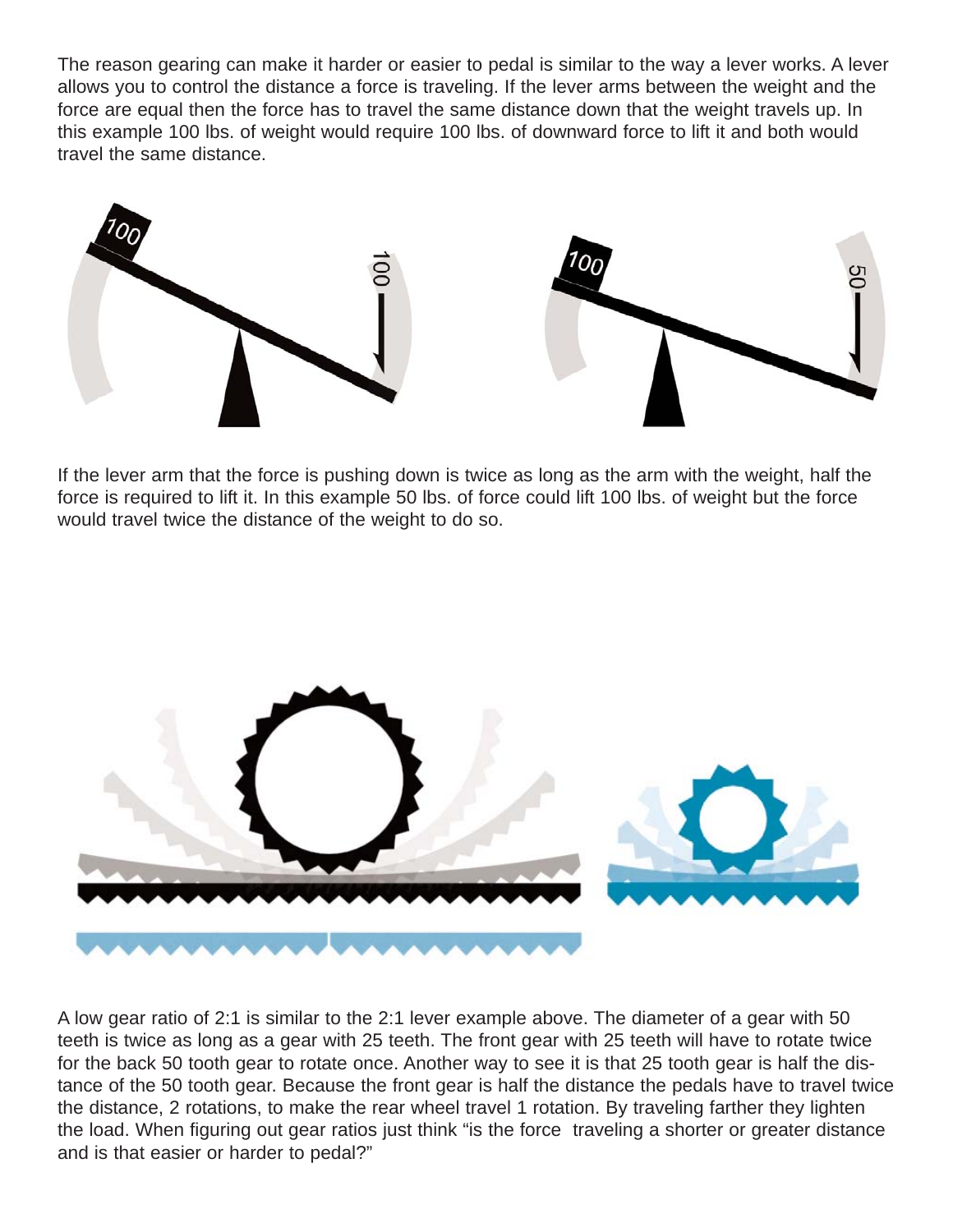## *SHOW ME DON'T TELL ME*

*Calculate the gear ratios of the following set-ups. Write the ratios as input rotations: output rotations. Pedals indicate the input end of the sequence. Remember this is about the relative number of rotations. Two gears on the same shaft will rotate at the same rate regardless of their relative sizes.*



#### **STEP 1. Identify and simplify the ratio of each gear pair connected by chain.**

 $(gear1)$  to  $(gear2) = 50:25 = 2:1$ *(gear2) & (gear3) are on the same shaft so they rotate at the same speed. The relationship of their size is irrelevant here.* (gear3) to (gear4) =  $25:50 = 1:2$ 

#### **STEP 2. Multiply each side and simplify the ratios**

 $2.1$ \*1:2

 $2:2 = 1:1$ 







*4. What is the highest gear ratio on the page?*

*5. What is the lowest?*